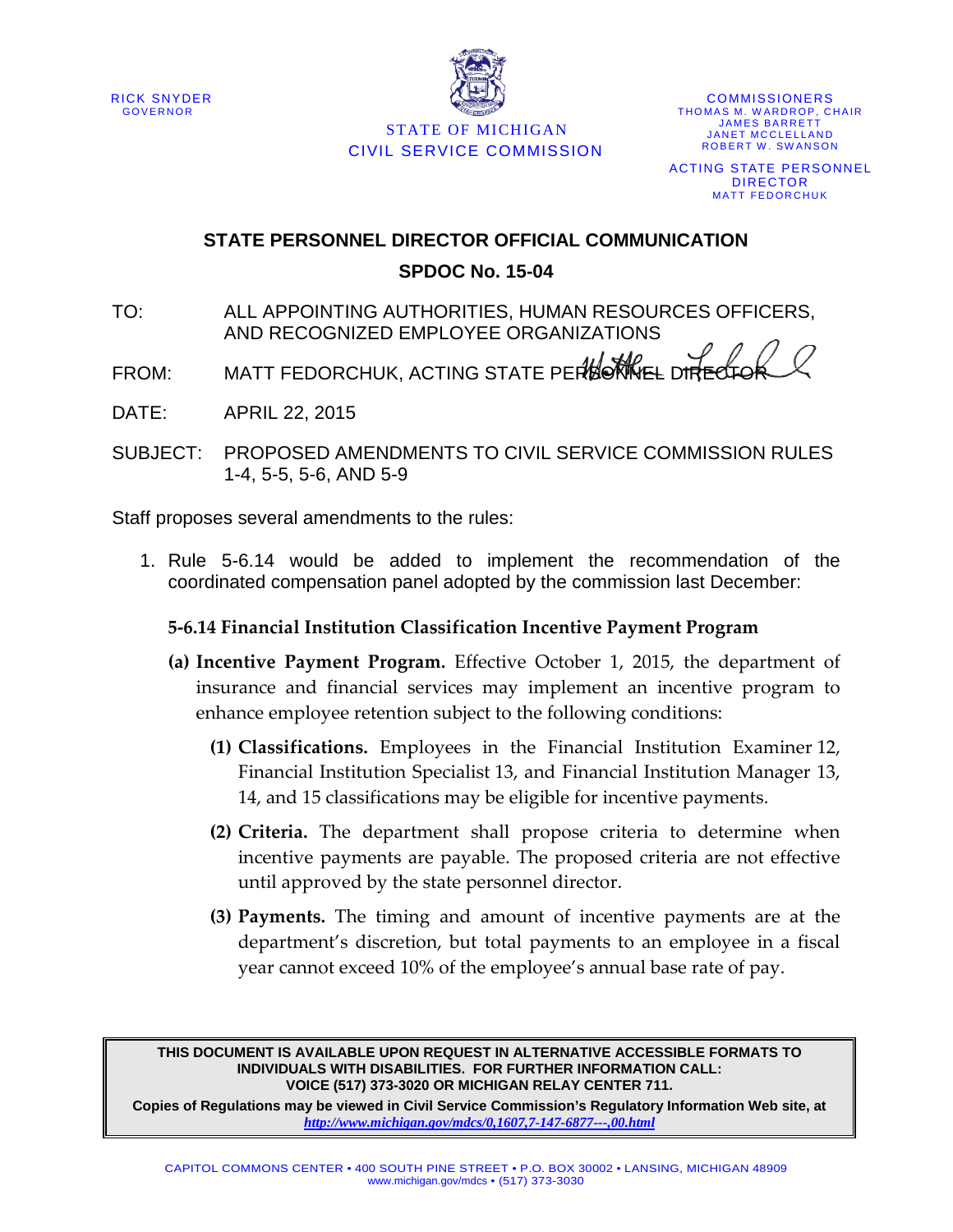- **(b) Expiration.** If departmental turnover in eligible classifications from October 1, 2015, to September 30, 2018, is less than turnover in eligible classifications from October 1, 2012, to September 30, 2015, the program may continue; otherwise any program under this rule expires on September 30, 2018.
- 2. Several rules would be amended to reflect reorganizations or prevent the need for future amendments based on renaming of agencies or facilities:

**\* \* \***

### **5-5.1 Prison Employee Premium**

- **(a) Eligibility.** An employee who meets any of the following eligibility criteria is paid a special prison premium rate:
	- **(1)** An employee assigned regular and recurring responsibility for custody or supervision of prisoners in the department of corrections.
	- **(2)** An employee in a position located at a correctional or a mental health facility who handles, on a regular and recurring basis, the personal, financial, or other matters affecting the well-being of prisoners of the department of corrections.
	- **(3)** An employee whose work location is within the security perimeter of a correctional facility or within a facility of the department of community health housing corrections prisoners, thereby placing the employee in an environment where physical confrontation could occur.

#### **\* \* \***

#### **5-5.2 High Security Retention Premium**

- **(a) Eligibility.** An employee who meets the following eligibility criteria is paid a high security retention premium.
	- **(1)** An employee who is classified as a Forensic Security Supervisor 11-14 at the department of community health center for forensic psychiatry.

**\* \* \***

## **5-6.7 Conservation Officer 13 Premium**

An employee classified as a Conservation Officer–Law Supervisor 13 who is identified by the appointing authority department of natural resources and approved as eligible by civil service staff may be credited with an additional 1.2 hours of straight--time compensation for each biweekly pay period.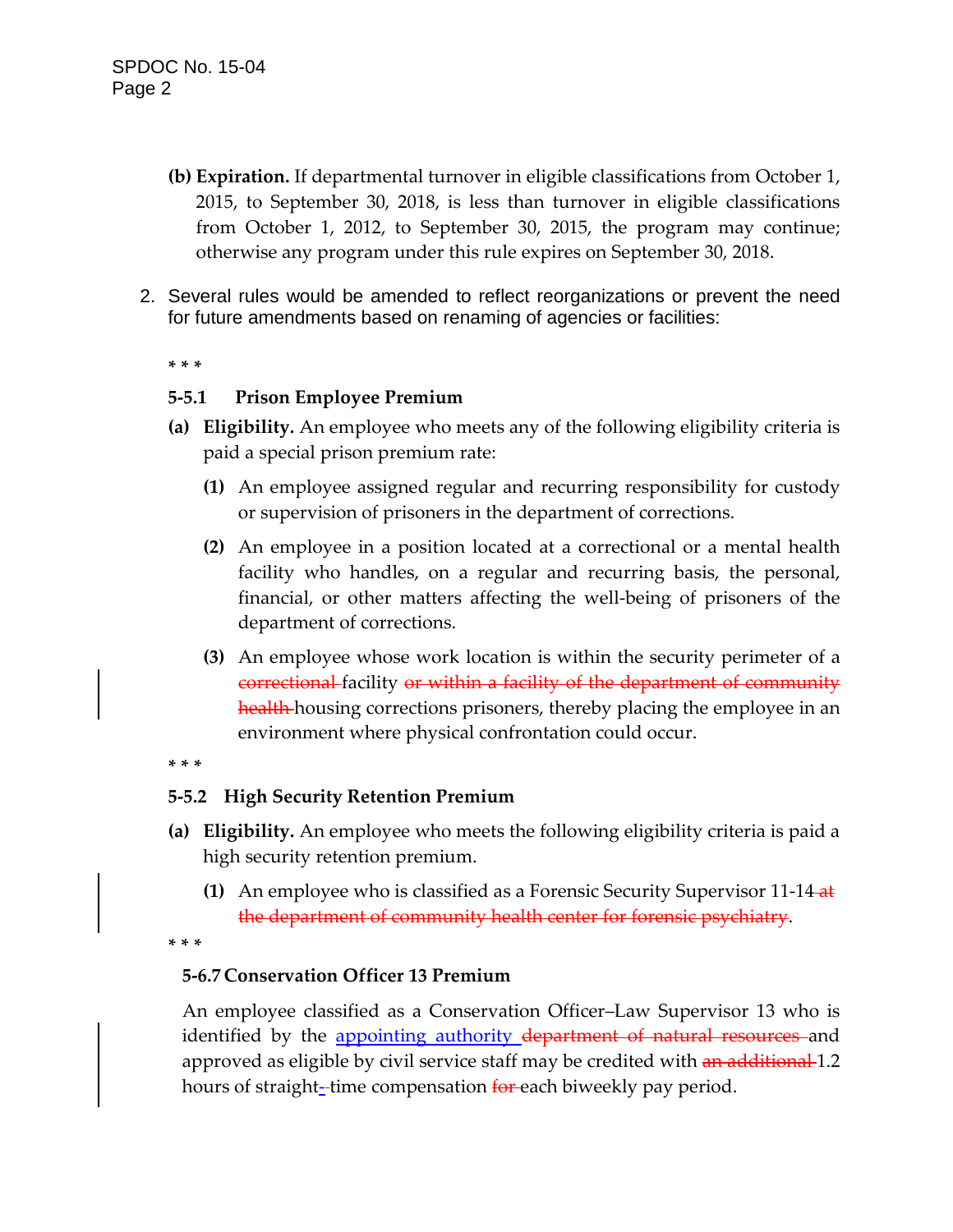# **5-6.8 Premium for Department of Education Schools for the Deaf and Blind Employees Providing Extracurricular Program Services**

- **(a) Eligibility.** An employee of the Schools for the Deaf and Blind who provides coaching or other extracurricular program services is paid an extracurricular activities premium.
- **(b) Rate.** The civil service commission shall approve the payment of premiums for the extracurricular program services.

**\* \* \***

## **5-6.10 Severance Pay**

- **(a) Eligibility.**
	- **(1) Employees.** The following employees are eligible for severance pay if they meet the criteria in subsection (a)(2) and are not disqualified by the criteria in subsection (a)(3):
		- **(A)** An "agency based" employee of the department of community-health and human services laid off because of deinstitutionalization of the department of community health and human services resident population after October 1, 1996.
		- **(B)** A nonexclusively represented employee who is indefinitely laid off on or after October 1, 1995.

**\* \* \***

# **5-9.3 Special Supplement up to Full Weekly Net Wage**

- **(a) Eligibility.**
	- **(1) Employees.** The following employees are eligible:
		- **(A)** An employee of the department of corrections in a correctional facility who is injured during a riot or as a result of an assault by a prisoner housed in the correctional facility.
		- **(B)** An employee of the department of state who is injured as a result of an assault while performing employment duties, rendering direct services to the public.
		- **(C)** An employee of the department of community health and human services who is injured as a result of an assault by a recipient of mental health services.